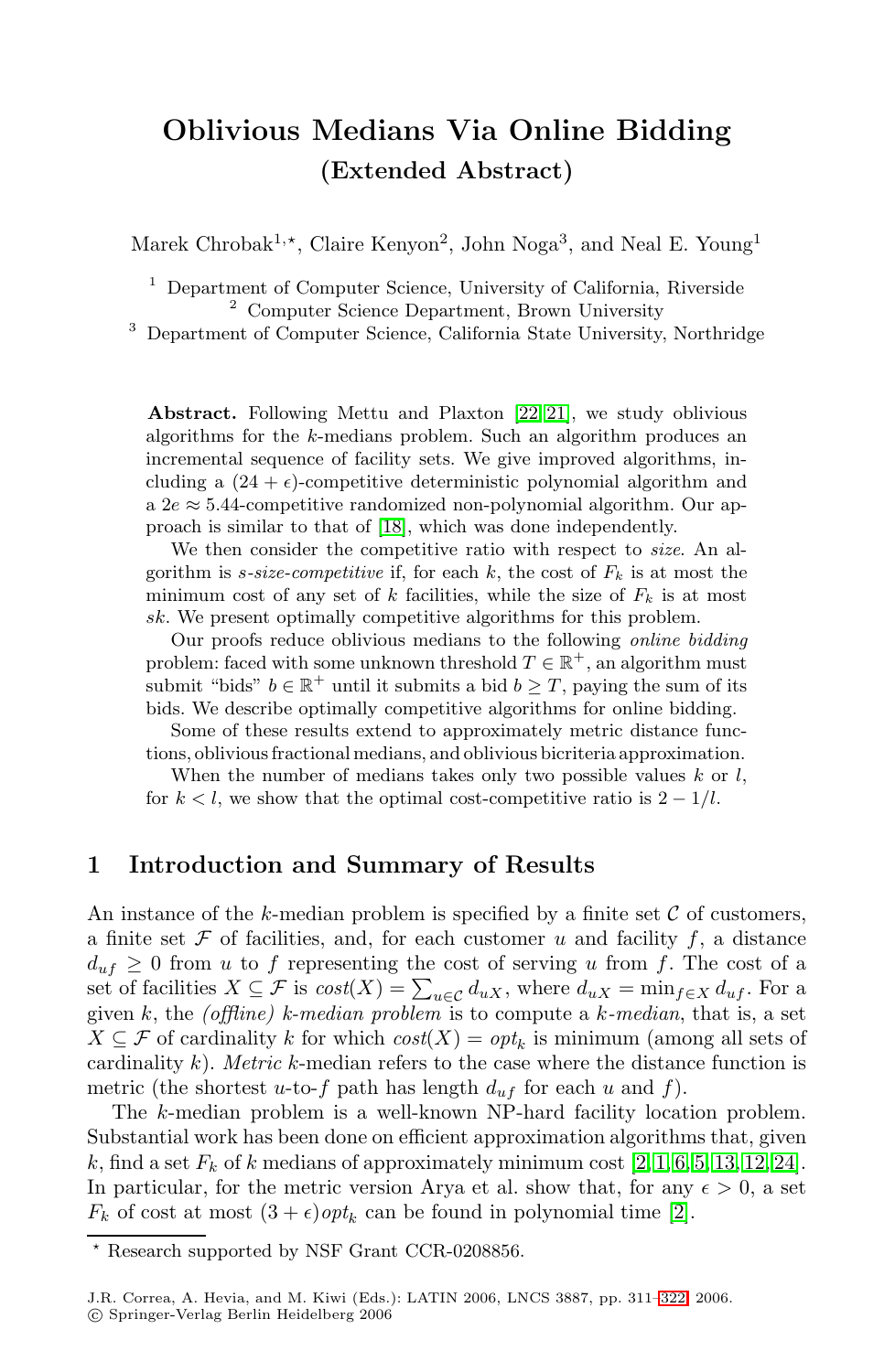<span id="page-1-1"></span>

|               | <i>problem:</i> cost-competitive metric |                                                                | size-competitive |          | bidding  |
|---------------|-----------------------------------------|----------------------------------------------------------------|------------------|----------|----------|
| time:         |                                         | polynomial non-polynomial polynomial non-polynomial polynomial |                  |          |          |
| deterministic | $24+\epsilon$                           |                                                                | $O(\log n)$      |          |          |
|               | randomized $6e + \epsilon < 16.31$      | 2e < 5.44                                                      | O(log n)         | e < 2.72 | e < 2.72 |

**Fig. 1.** Competitive ratios shown for oblivious medians and online bidding. Ratios in bold are optimal.

Oblivious medians is an online version of the  $k$ -median problem where  $k$  is not specified in advance [22, 21]. Instead, authorizations for additional facilities arrive over time. A (possibly randomized) oblivious algorithm produces a sequ[ence](#page-11-0)  $\overline{F} = (F_1, F_2, \ldots, F_n)$  $\overline{F} = (F_1, F_2, \ldots, F_n)$  $\overline{F} = (F_1, F_2, \ldots, F_n)$  of facility sets which must satisfy the oblivious constraint  $F_1 \subseteq F_2 \subseteq \cdots \subseteq F_n \subseteq \mathcal{F}$ . In general, in an oblivious solution, the  $F_k$ 's cannot all simultaneously have minimum cost. The algorithm is said to be  $c\text{-}cost\text{-}competitive$ , or to have  $cost\text{-}competitive\ ratio$  of c, if it produces a (possibly random) sequence  $\bar{F}$  of sets which is c-cost-competitive, that is, such that for each k, the set  $F_k$  has size at most k and (expected) cost at most  $c \cdot opt_k$ . For offline solutions we use the term "approximate" instead of "competitive".

<span id="page-1-0"></span>Mettu and Plaxton [22, 21] give a c-cost-competitive linear time oblivious algorithm with  $c \approx 30$ . Our first contribution is to improve this ratio. The problem is difficult both because (1) the solution must be oblivious, and (2) even the offline problem is NP-hard. To study separately the effects of the two difficulties, we consider both polynomial and non-polynomial algorithms.

**Theorem [1.](#page-10-0) (a)** Obliv[io](#page-1-0)us metric medians has non-polynomial deterministic and ra[ndo](#page-1-0)mized algorithms that are 8-cost-competitive and 2e-cost-competitive, respectively. **(b)** If me[tric](#page-11-2) k-median has a polynomial c-cost-approximation algorithm, then the oblivious problem has polynomial deterministic and randomized algorithms that are 8c-cost-competitive and 2ec-cost-competitive, respectively.

As it is known that there is a polynomial  $(3 + \epsilon)$ -cost-approximation algorithm for the offline metric medians [2], Theorem 1 implies the cost-competitive ratios shown in Fig. 1. Theorem 1 was recently and independently discovered by Lin, Nagarajan, Rajaraman and Williamson [18]. For polynomial algorithms, they improved the result further using a Lagrangian-multiplier-preserving approximation algorithm for facility location; they obtained 16-cost-competitive and randomized 4e-competitive polynomial algorithms for metric medians.

We also consider here oblivious algorithms that are *s-size-competitive*: they are allowed to use extra medians, but must achieve the optimal cost for each k. An algorithm is  $s\text{-}size\text{-}competitive$  if it produces a sequence  $F$  such that each set  $F_k$  has cost at most  $opt_k$  and size at most sk. (If the algorithm is randomized, it must produce a random sequence such that each set  $F_k$  costs at most  $opt_k$  and has expected size at most sk.)

To our knowledge, size-competitive algorithms for oblivious medians have not been studied, although other online problems have been analyzed in an analogous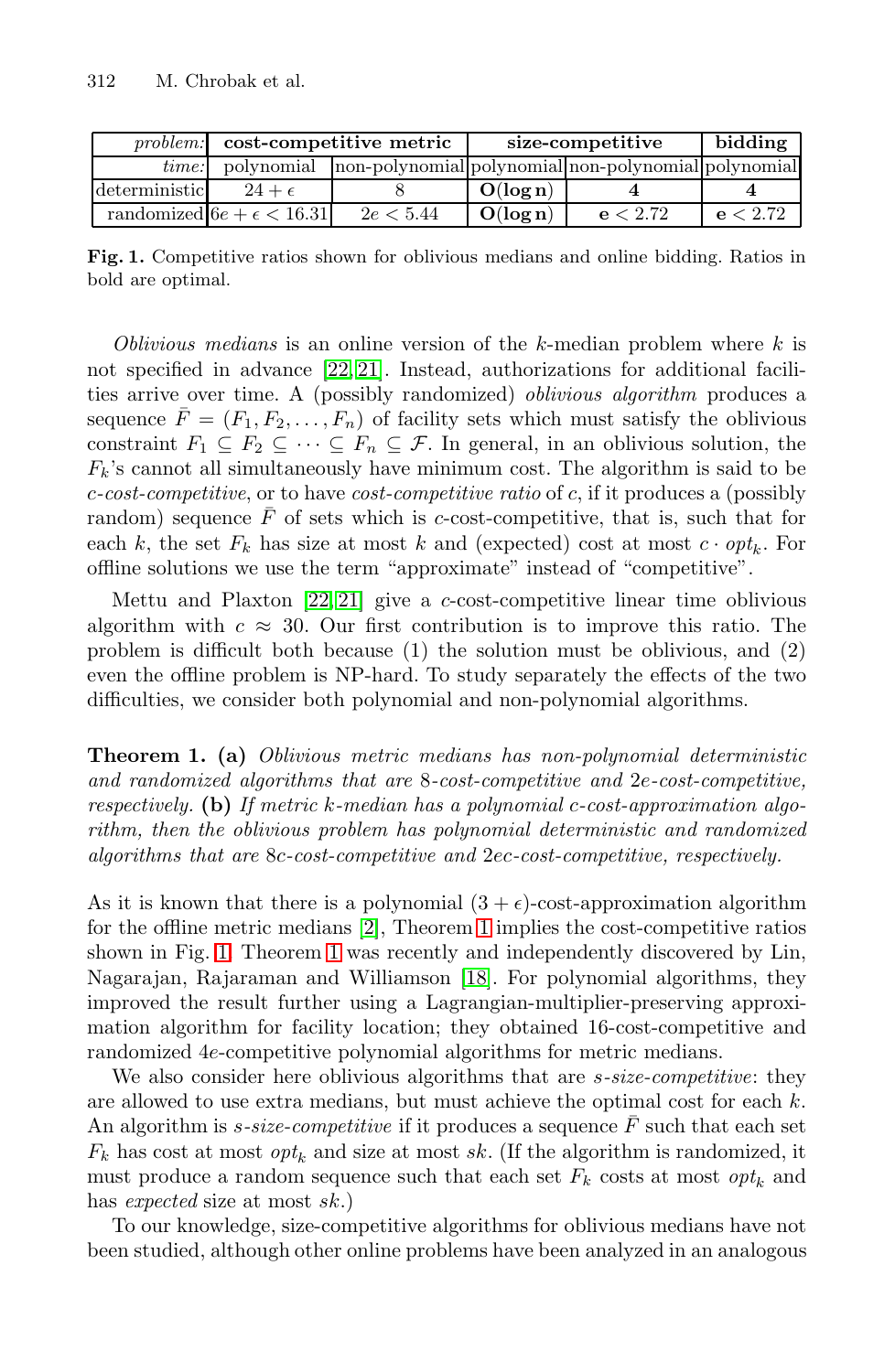<span id="page-2-0"></span>setting of resource augmentation (e.g. [14, 7, 17]). We completely characterize the optimal size-competitive ratios for oblivious medians:

<span id="page-2-1"></span>**Theorem 2. (a)** Oblivious medians has non-polynomial deterministic and randomized oblivious algor[ith](#page-2-0)ms that are 4-size-competitive and e-size-competitive, respectively. **(b)** No deterministic or randomized oblivious algorithm is less than 4-size-competitive or e-size-competitive, respectively. **(c)** If offline k-median has a polynomial c-size-competitive algorithm, then the oblivious problem has polynomial deterministic and randomized algorithms that are 4c-size-competitive and ec-size-competitive, respectively.

The upper and lower bounds in Theorem 2 hold for both the metric and nonmetric problems. Part (c) on polynomial a[lgor](#page-11-5)ithms is included for completeness, as is the following result for offline  $k$ -medians (proof omitted):

**[T](#page-2-1)heorem 3.** Offline k-medians has a polynomi[al](#page-1-1)  $O(\log(n))$ -size-approximation algorithm.

This improves the best previous result  $\frac{d}{dx}$  a bicriteria approximation algorithm that finds a facility set of size  $\ln(n+n/\epsilon)k$  and cost  $(1+\epsilon)opt_k$  [24]. Our algorithm finds a true (not bicriteria) approximate solution: a facility set of size  $O(\log k)$ and cost at most  $opt_k$ .

Theorems 2 and 3 imply the size-competitive ratios shown in Fig. 1. Note also that no polynomial algorithm (oblivious or offline) is  $o(\log n)$ -size-competitive unless P=NP, even for the metric case.

To analyze oblivious medians, we reduce the size- and cost-competitive oblivious problems to the following folklore "online bidding problem": An algorithm repeatedly submits "bids"  $b \in \mathbb{R}^+$ , until it submits a bid b that is at least as large as some unknown threshold  $T \in \mathbb{R}^+$ . Its cost is the total of the submitted bids. The algorithm is  $\beta$ -competitive if, for any  $T \in \mathbb{R}^+$ , its cost is at most  $\beta T$ (or, if the algorithm is randomized, its expected cost is at most  $\beta T$ ). More generally, the algorithm may be given in advance a closed universe  $\mathcal{U} \subseteq \mathbb{R}^+$ , with a guarantee that the threshold T is in  $\mathcal U$  and a requirement that all bids be in  $\mathcal U$ .

<span id="page-2-2"></span>For  $\mathcal{U} = \mathbb{R}^+$ , it is known that an optimal deterministic strategy bids increasing powers of 2, and that there is a better randomized strategy which bids (randomly translated) powers of e. We complete this characterization by proving that the randomized strategy is optimal.

**Theorem 4. (a)** Online bidding has deterministic and randomized algorithms that are 4-competitive and e-competitive, respectively. Furthermore, if  $\mathcal U$  is finite, the algorithms run in time polynomial in  $|U|$ . **(b)** No deterministic or randomized algorithm is less than 4-competitive or e-competitive, respectively, even when restricted to instances of the form  $\mathcal{U} = \{1, 2, ..., n\}$  for some integer n.

**Weighted medians.** All of our results extend to the weighted version, where we allow the facilities and the customers to have non-negative weights  $w$ . In this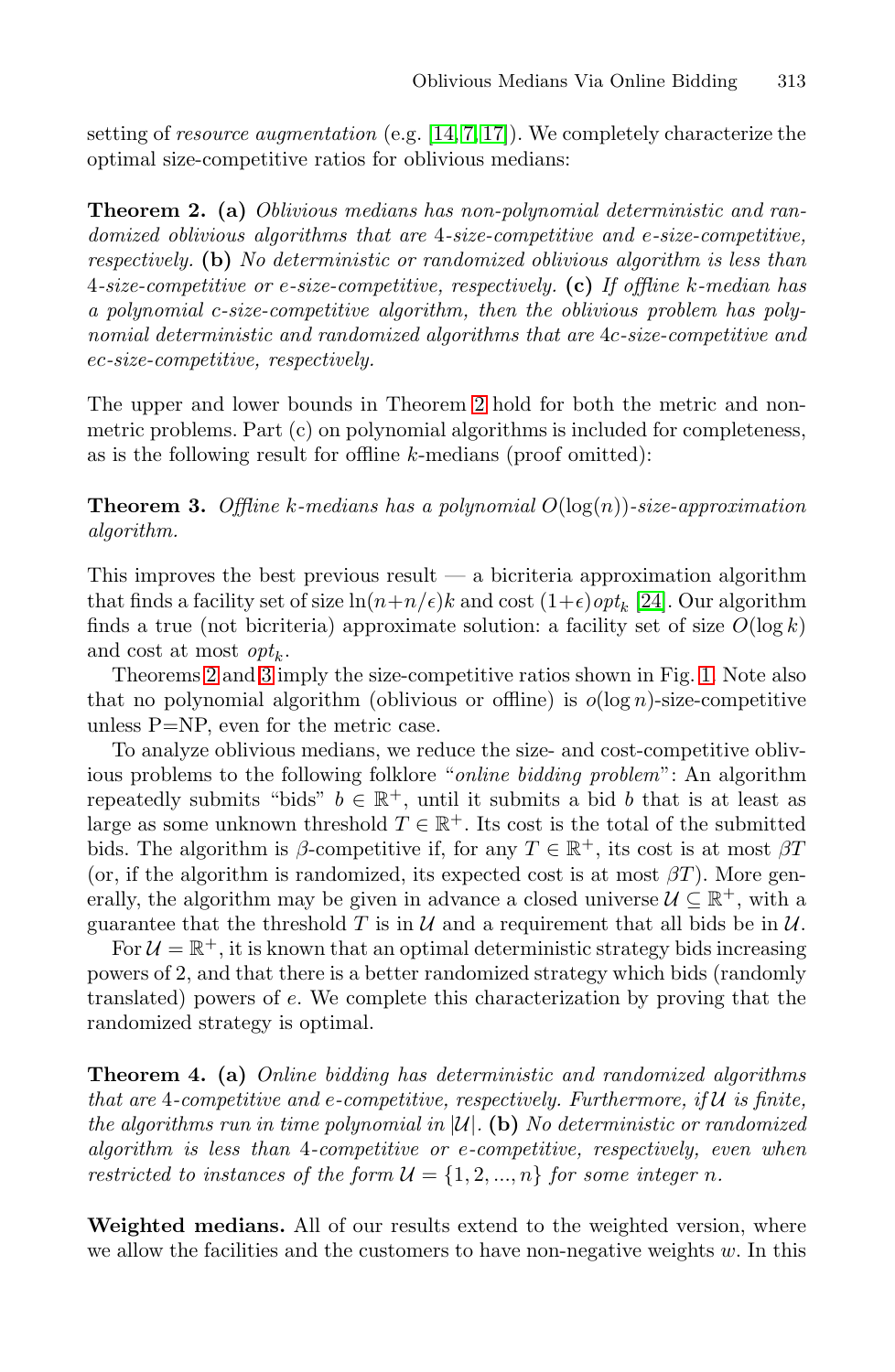case, for a facility set X, one [co](#page-11-6)nstrains [t](#page-1-0)he total weight  $\sum_{f\in X} w(f)$  to be at most k, and one takes  $cost(X) = \sum_{u \in \mathcal{C}} w(u) d_{uX}$ .

**Approximate triangle inequality.** Mettu and Plaxton show that their oblivious median algorithm also works in "λ-approximate" metric spaces, achieving cost-competitive-ratio  $O(\lambda^4)$  [22, 21]. We reduce this ratio to  $O(\lambda^2)$ . We say that the cost function d is a  $\lambda$ -relaxed metric if  $d_{fy} \leq \lambda (d_{fx} + d_{xg} + d_{gy})$  for any  $f, g \in \mathcal{F}$  and  $x, y \in \mathcal{C}$ . (This condition is somewhat less restrictive than the one in [22, 21]. A related concept was studied in [10].) Theorem 1 generalizes as follows (proofs omitted):

**Theorem 5. (a)** Oblivious λ-relaxed metric medians has (non-polynomial) deterministic and randomized algorithms that are  $8\lambda^2$ -cost-competitive and  $2e\lambda^2$ -cost-com[petit](#page-11-0)[ive](#page-11-1), respectively. **(b)** If offline  $\lambda$ -relaxed metric k-median has a polynomial c-cost-approximation algorithm, then the oblivious problem has deterministic and randomized polynomial algorithms that are  $8\lambda^2c$ -cost-competitive and  $2e\lambda^2c$ -cost-competitive, respectively.

<span id="page-3-0"></span>**The** kl**-medians problem.** A natural question to ask is whether better competitive ratios are possible if the number of medians can take only some limited number of values. As shown in [22, 21], no algorithm can be better than 2competitive even when there are only two possible numbers of medians, either 1 or k, for some large k. Here, we solve the deterministic  $kl$ -median problem (where the number of medians is either k or  $l > k$ ).

**Theorem 6.** For any  $k < l$ , there is a deterministic oblivious algorithm for kl-medians with competitive ratio  $2 - 1/l$ , and no better ratio is possible.

**Oblivious fractional medians.** A fractional k-median [is](#page-1-0) a solution to the linear program which is the relaxation of the standard integer program for the k-median problem. The natural oblivious version of this fractional problem is to find a  $c \geq 1$  and, for every integer  $k \in [n]$  simultaneously, a pair  $(x_{if}^{(k)}), (y_{f}^{(k)})$ meeting the constraints of the linear program, as well as  $y_f^{(k)} \leq y_f^{(k+1)}$  (for all f) and  $\sum_{u} \sum_{f} x_{uf} d_{uf} \leq c \cdot opt_k$  (where  $opt_k$  is the minimum cost of any fractional  $k$ -median). The goal is to minimize the competitive ratio  $c$ .

The proof of the theorem belo[w](#page-2-0) (omitted) [ex](#page-4-0)tends the proof of Theorem 1, alon[g](#page-10-0) [wit](#page-11-7)[h t](#page-11-8)[he](#page-11-9) observation that the randomized algorithm for the fractional problem can be derandomized without increasing the competitive ratio.

**Theorem 7.** Oblivious fractional metric medians has a deterministic polynomial algorithm that is 2e-cost-competitive.

**Bicriteria approximations.** Combining Theorem 2, Theorem 8, and offline bicriteria results from [2, 19, 20, 16], we can obtain oblivious, polynomial algorithms with the following bicriteria  $(c, s)$ -competitiveness guarantees for oblivious metric medians. The first quantity  $c$  is the cost-competitive ratio and the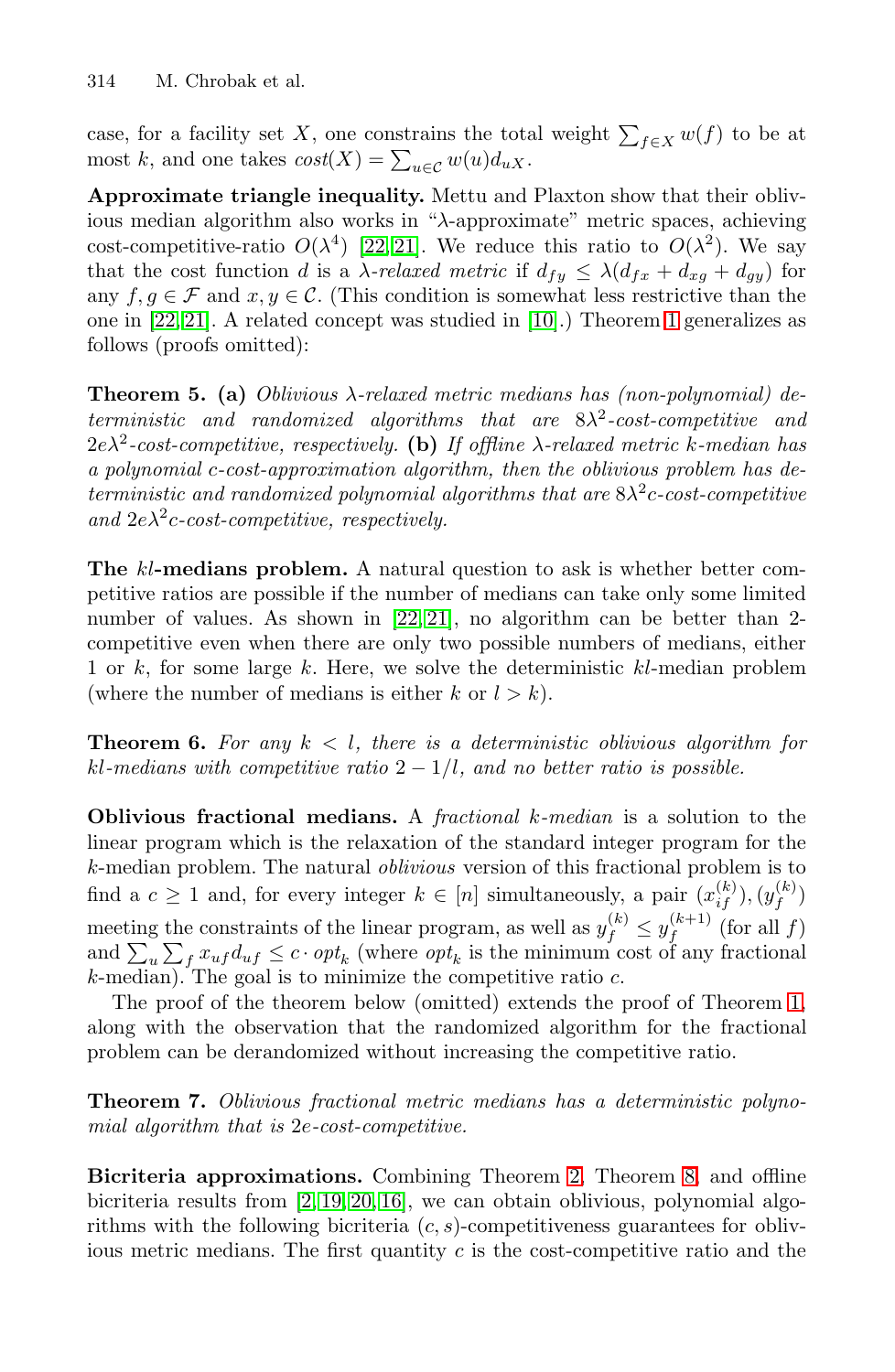second quantity s is the size-competitive ratio: (a)  $(3 + \epsilon, 4)$ , for any  $\epsilon > 0$ , (b)  $(2 + \epsilon, 4(1 + 2\epsilon^{-1}))$ , for any  $\epsilon > 0$ , (c)  $(1 + \epsilon, 4(3 + 5\epsilon^{-1}))$ , for any  $\epsilon > 0$ .

**Notatio[n.](#page-1-0)** Throughout we use the following terminol[og](#page-2-0)y for online bidding. Given the universe U, the algorithm outputs a bid set  $\mathcal{B} \subseteq \mathcal{U}$ . Against a particular threshold T, the algorithm pays for the bids  $\{b \in \mathcal{B} : b \leq T^+\}$ , where  $T^+$  $\min\{b \in \mathcal{B} : b \geq T\}$ . The bid set  $\mathcal{B}$  is  $\beta$ -competitive if, for any  $T \in \mathcal{U}$ , this [pa](#page-2-0)yment is at most  $\beta T$ . Also,  $\mathbb{R}^+$  denotes the set of non-negative reals,  $\mathbb Z$  the set of integers, and  $\mathbb{N}^+$  the set of positive integers. For  $n \in \mathbb{N}^+$ , let  $[n] = \{1, 2, \ldots, n\}$ .

<span id="page-4-1"></span>Plan of the paper. We pro[ve](#page-4-1) our upper bounds on competitive algorithms for o[bliv](#page-10-5)ious medians (The[or](#page-3-0)em 1 for cost-competitive algorithms and Theorem 2(a) for size-competitive algorithms) by reducing oblivious medians to online bidding (Theorem 8, below) and then proving the upper bounds for online bidding (Theorem 4). We prove our lower bounds on size-competitive algorithms for oblivious medians (Theorem 2(b)) by reducing online bidding to size-competitive medians (Theorem 9, below) and then proving the lower bounds for online bidding in Theorem 4. We prove the reductions in Section 2 and analyze online bidding in Section 3. In Section 4 we prove Theorem 6.

## **2 Oblivious Medians and Online Bidding**

<span id="page-4-0"></span>We start by showing that oblivious medians can be reduced to online bidding. We show that (a)  $2c\beta$ -cost-competitive oblivious metric medians reduces (in polynomial time) to  $\beta$ -competitive online bidding and c-cost-approximate offline medians, and (b)  $s\beta$ -size-competitive oblivious medians reduces (in polynomial time) to  $\beta$ -competitive online bidding and s-size-approximate offline medians.

Note that part (b) holds even for non-metric medians. Also, if allowing nonpolynomial time, one can take  $F_k^*$  to be the optimal k-median in Theorem 8, which is both 1-cost-approximate and 1-size-approximate; then the oblivious solution  $\bar{F}$  is (a) 2 $\beta$ -cost-competitive or (b)  $\beta$ -size-competitive.

**Theorem 8.** Let  $\beta \geq 1$  and assume that there exists a polynomial  $\beta$ -competitive algorithm for online bidding. Fix an instance of k-median.

(a) In the metric case, suppose that for each  $i \in [n]$  we have a set of facilities  $F_i^*$  with  $|F_i^*| \leq i$  and  $cost(F_i^*) \leq c \cdot opt_i$ . Then in polynomial time we can compute an oblivious s[ol](#page-4-0)ution  $(F_i)_i$  where  $|F_i| \leq i$  and  $cost(F_i) \leq 2c\beta \cdot opt_i$ .

(b) Suppose that for each  $i \in [n]$ , we have a set of facilities  $F_i^*$  with  $|F_i^*| \leq s \cdot i$ and  $cost(F_i^*) \leq opt_i$ . Then in polynomial time we can compute an oblivious solution  $(F_i)_i$  where  $|F_i| \leq s\beta \cdot i$  and  $cost(F_i) \leq opt_i$ .

If the algorithm for online bidding is randomized, then the computations in (a) and (b) are also randomized.

Proof. We first prove part (a) of Theorem 8 in the deterministic case. The proof in the randomized setting is similar and we omit it.

For convenience, we introduce distances between facilities: given two  $f, g \in \mathcal{F}$ , let  $d'_{fg} = \min_{x \in \mathcal{C}} (d_{fx} + d_{xg})$ . This extension satisfies the triangle inequality. By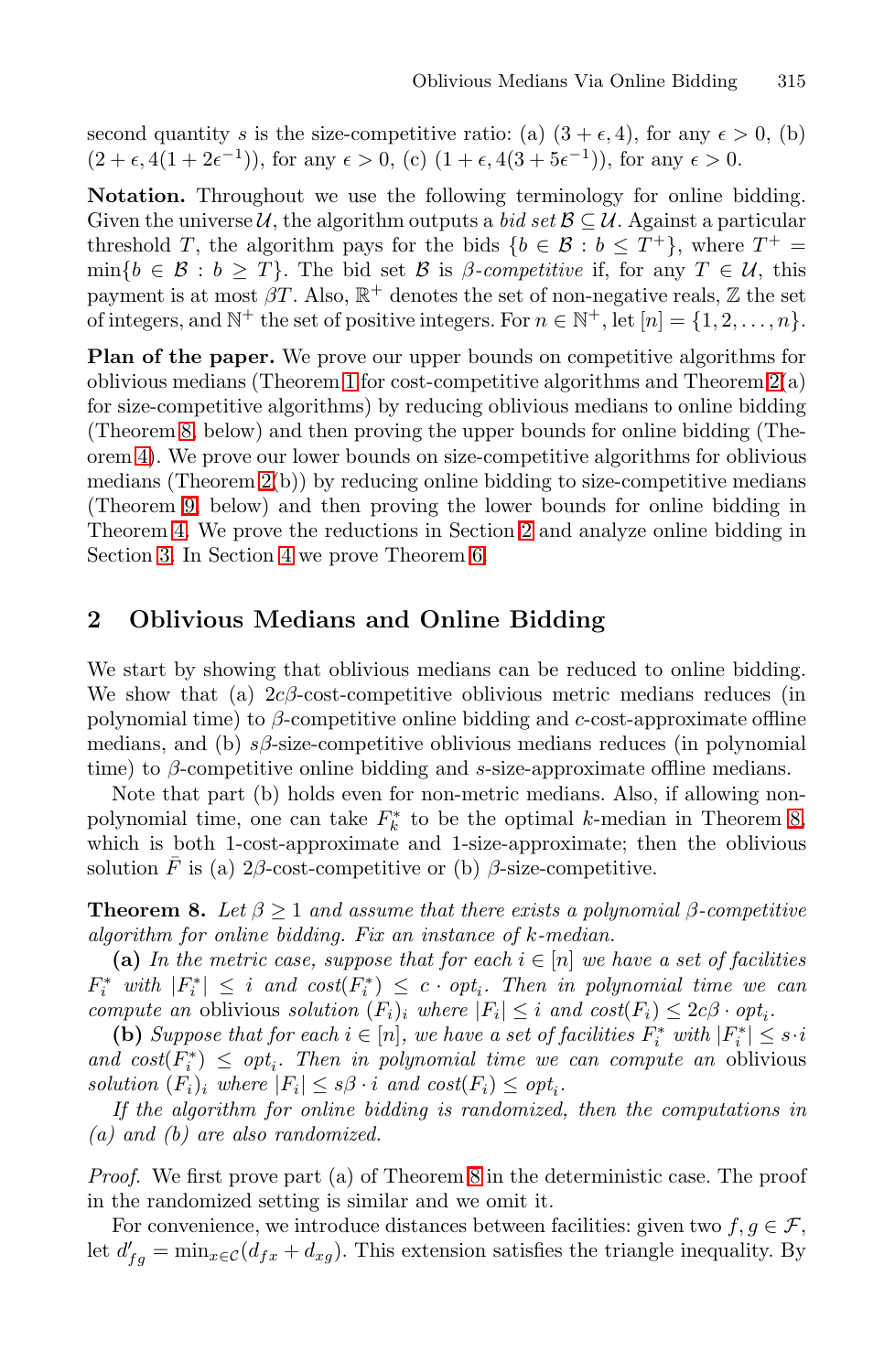assumption, each  $F_k^*$  is c-cost-approximate:  $|F_k^*| \leq k$  and  $cost(F_k^*) \leq c \cdot opt_k$ . Assume without loss of generality that  $cost(F_k^*) \leq cost(F_{k+1}^*)$  for all k.

The algorithm constructs the oblivious solution  $(F_i)_i$  from  $(F_i^*)_i$  in several steps. First, fix some index set  $\mathcal{K} \subseteq [n]$ , with  $1 \in \mathcal{K}$ , by a method to be described later, and let  $\kappa(1), \kappa(2), \ldots, \kappa(m)$  denote the indices in K in increasing order. Next, compute  $F_k$  just for  $k \in \mathcal{K}$ . Start by defining  $F_{\kappa(m)} = F^*_{\kappa(m)}$ . Then, working backwards, inductively define  $F_{\kappa(i)}$  to contain the facilities within  $F_{\kappa(i+1)}$  that are "closest" to  $F^*_{\kappa(i)}$ .

More precisely, given two subsets  $A, B$  of  $\mathcal{F}$ , let  $\Gamma(A, B)$  denote a subset Γ of B, minimal with respect to inclusion, and such that  $d'_{\mu} = d'_{\mu}$  for all  $\mu \in A$  (breaking ties arbitrarily). Obviously,  $|\Gamma(A, B)| \leq |A|$ , and  $\Gamma(\overline{A}, B)$  can be co[mput](#page-11-3)ed in polynomial time given A and B. Then  $F_{\kappa(i)} = \Gamma(F_{\kappa(i)}^*, F_{\kappa(i+1)}).$ 

Finally, define  $F_k$  for  $k \in [n] \setminus \mathcal{K}$  as follows. Let  $k^- = \max\{i \in \mathcal{K} : i \leq k\}$  (it is well defined, since  $1 \in \mathcal{K}$ .) Define  $F_k = F_{k^-}$ . To complete the construction, it remains to describe how to compute  $K$ , which we momentarily defer.

<span id="page-5-0"></span>To analyze the size, note that  $|F_k| \leq k$ , because for  $k \in \mathcal{K}$ , by definition of  $\Gamma$ we have  $|F_k| \leq |F_k^*| \leq k$ , while for  $k \notin \mathcal{K}$ , we have  $|F_k| = |F_{k-}| \leq k^- < k$ .

To analyze the cost, we use the following lemma. (The proof can be found in [8] and is also implicit in [13].)

**Lemma 1.** Assume that the distance function is metric. Consider two sets  $A, B \subseteq \mathcal{F}$  $A, B \subseteq \mathcal{F}$  and let  $\Gamma = \Gamma(A, B)$ . Then for every  $x \in X$  we have  $c_{x\Gamma} \leq 2c_{xA} + c_{xB}$ .

<span id="page-5-1"></span>We now claim that

$$
cost(F_k) \leq 2 \sum_{\ell \geq k^-, \ell \in \mathcal{K}} cost(F_{\ell}^*). \tag{1}
$$

Indeed, for indices  $k \in \mathcal{K}$ , we have  $k = k^-$ , and (1) follows from Lemma 1 summed over all x and from the construction of  $F_k$  (for  $k = \kappa(m), \ldots, \kappa(1)$ ). For  $k \notin \mathcal{K}$ , inequality (1) holds as well, simply because  $F_k = F_{k-1}$ , the bound holds for  $k=k^-,$  and  $(k^-)^-=k^-.$ 

Sinc[e](#page-5-1)  $cost(F_k^*) \leq c \cdot opt_k$ , to make  $F 2c\beta$ -cost-competitive we will choose  $\mathcal K$  so that, for all  $k$ ,

$$
\sum_{\ell \geq k^{-}, \ell \in \mathcal{K}} cost(F_{\ell}^{*}) \leq \beta cost(F_{k}^{*}). \tag{2}
$$

To compute the set [K](#page-4-0), let  $\mathcal{U} = \{ cost(F_n^*), cost(F_{n-1}^*), \ldots, cost(F_1^*) \}$  and take  $\mathcal{B}$ to be any β-competitive bid set for universe U. Define  $\mathcal{K} = {\kappa(m)}$ ,  $\kappa(m-1),\ldots,\kappa(1)$  to be a minimal set (containing 1) such that the bid set is  $\mathcal{B} = \{ cost(F^*_{\kappa(m)}), cost(F^*_{\kappa(m-1)}), \ldots, cost(F^*_{\kappa(1)}) \}$ . Then the left-hand side of (2) is exactly the sum of the bids paid from the bid set for threshold  $T = cost(F_k^*)$ . Since the bid set is  $\beta$ -competitive, this is at most  $\beta \text{ cost}(F_k^*)$ , so (2) holds. This completes the proof of part (a).

We now prove part (b) of Theorem 8. By assumption each  $F_k^*$  is s-sizeapproximate, that is,  $|F_k^*| \leq sk$  and  $cost(F_k^*) \leq opt_k$ .

Fix some  $\beta$ -competitive bid set  $\beta$ . Let  $\beta_k$  be the set of bids in  $\beta$  paid against threshold  $T = k$  with  $\mathcal{U} = [n]$ . Define  $F_k = \bigcup_{b \in \mathcal{B}_k} F_b^*$ . Then  $\bar{F} = (F_1, F_2, ..., F_n)$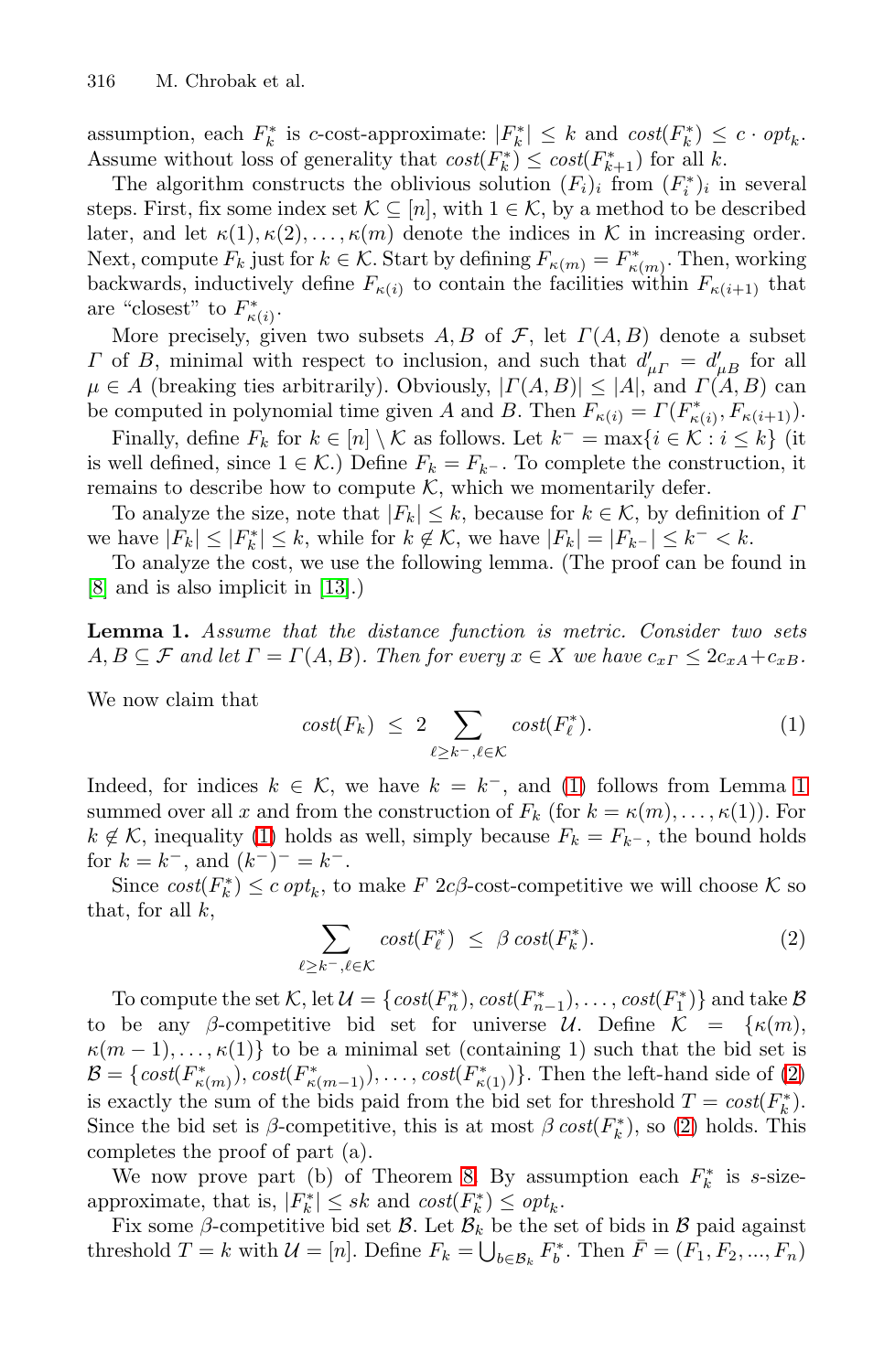is an oblivious solution because  $\mathcal{B}_k \subseteq \mathcal{B}_\ell$  for  $\ell \geq k$ . Further,  $cost(F_k) \leq opt_k$ because  $F_k$  contains  $F_b^*$  for some  $b \geq k$ , so  $cost(F_k) \leq cost(F_b^*) \leq opt_b \leq opt_k$ . Since  $\mathcal{B}$  is  $\beta$ -competitive, we have  $|F_k| \leq \sum_{b \in \mathcal{B}_k} |F_b^*| \leq \sum_{b \in \mathcal{B}_k} s b \leq s \beta k$ .

Our next reduction shows that competitive online bidding reduces to sizecompetitive oblivious medians. Note that, together with Theorem 8(b), this implies that online bidding and size-competitive oblivious medians are equivalent.

**Theorem 9.** Let  $s \geq 1$  and assume that, for oblivious medians (metric or not), there is a (possibly randomized) s-size-competitive algorithm. Then, for any integer n, there is a (randomized) s-competitive algorithm for online bidding with  $\mathcal{U} = [n]$ .

Proof. We give the proof in the deterministic setting. (The proof in the randomized setting is similar and we omit it.) For any arbitrarily large  $m$ , we construct sets  $C$  of customers and  $\mathcal F$  of facilities, a metric distance function  $d_{uf}$ , for  $u \in \mathcal{C}$  and  $f \in \mathcal{F}$ . The facility set  $\mathcal{F}$  will be partitioned into sets  $M_1, M_2, \ldots, M_m$ , where  $|M_k| = k$  for each k, with the following properties: (i) For all k,  $cost(M_k) > cost(M_{k+1})$ , and (ii) For all k, and for every set F of facilities, if  $cost(F) \leq cost(M_k)$  then there exists  $\ell \geq k$  such that  $M_{\ell}$  is contained in F. These conditions imply that each  $M_k$  is the unique optimum k-median.

Assume for the moment that there exists such a metric space, and consider an s-size-competitive oblivious median  $\overline{F}$  for it. Let  $\mathcal{B} = \{k : M_k \subseteq F_k\}$ . We show that B is an s-competitive bid set for universe  $\mathcal{U} = [m]$ . Against any threshold  $T \in [m]$ , the total of the bids paid will be

$$
X = \sum \{k : k < T, M_k \subseteq F_k\} + \min \{\ell : \ell \ge T, M_\ell \subseteq F_\ell\} \tag{3}
$$

Now,  $\sum \{k : k < T, M_k \subseteq F_k\} \leq \sum \{k : k < T, M_k \subseteq F_T\}$  since  $\overline{F}$  is a nested sequence. Similarly, we have

$$
\min\{\ell : \ell \geq T, M_{\ell} \subseteq F_{\ell}\} \leq \min\{\ell : \ell \geq T, M_{\ell} \subseteq F_T\}
$$

(By (ii),  $M_{\ell} \subseteq F_T$  for some  $\ell \geq T$ , so the minimum on the right is well-defined for  $T \in [m]$ .) Thus:

$$
X \leq \sum \{k : k < T, M_k \subseteq F_T\} + \min \{\ell : \ell \geq T, M_\ell \subseteq F_T\}
$$
\n
$$
= \sum \{ |M_k| : k < T, M_k \subseteq F_T \} + \min \{ |M_\ell| : \ell \geq T, M_\ell \subseteq F_T \} \text{ since } |M_k| = k
$$
\n
$$
\leq \sum \{ |M_k| : M_k \subseteq F_T \}
$$
\n
$$
\leq |F_T| \text{ since the } M_k \text{'s are disjoint}
$$
\n
$$
\leq sT \text{ since } \overline{F} \text{ is } s\text{-size-competitive.}
$$

Thus, the bid set B is s-competitive for universe  $\mathcal{U} = [m]$ .

We now present the construction of the metric space satisfying conditions (i) and (ii). Let C be the set of integer vectors  $\bar{u} = (u_1, u_2, \dots, u_m)$  where  $u_\ell \in [1, \ell]$  for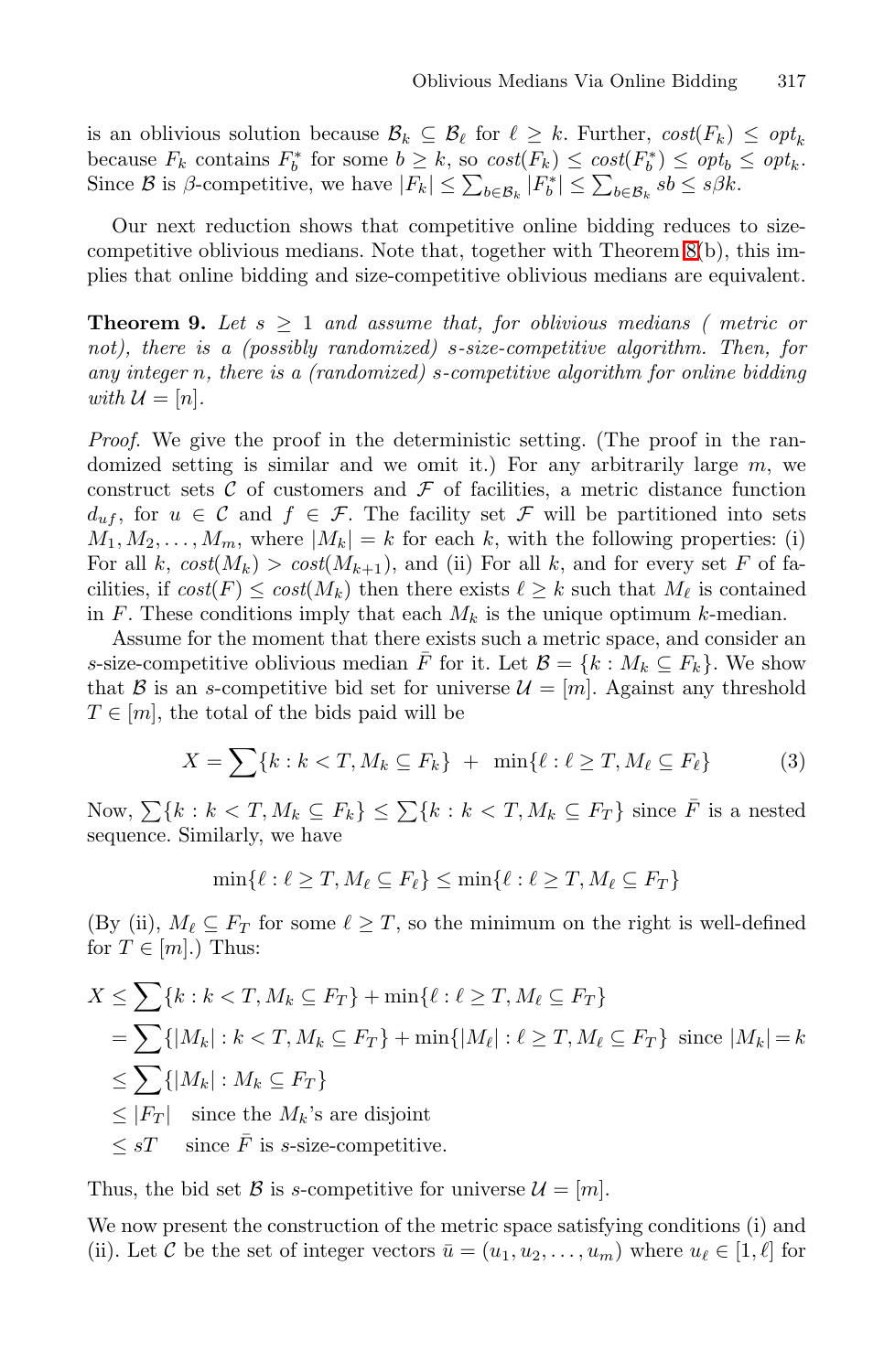all  $\ell = 1, 2, \ldots, m$ . For each  $\ell \in [1, m]$ , introduce a set  $M_{\ell} = {\mu_{\ell,1}, \mu_{\ell,2}, \ldots, \mu_{\ell,\ell}}$ , and for each node  $\bar{u}$  in  $\mathcal{C}$ , connect  $\bar{u}$  to  $\mu_{\ell, u_{\ell}}$  with an edge of length  $\delta_{\ell} = 1 +$  $(m!)^{-\ell}$ . The set of facilities is  $\mathcal{F} = \bigcup_{\ell} M_{\ell}$ . All distances between points in  $\mathcal{C} \cup \mathcal{F}$ other than those specified above are determined by shortest-path distances. The resulting distance function satisfies the triangle inequality.

We have  $cost(M_i) = m! \delta_i$  for each  $j \in [1, m]$ , so (i) holds. We prove (ii) by contradiction. Fix some index j and consider a set  $F \subseteq \mathcal{F}$  that does not contain  $M_{\ell}$  for any  $\ell \geq j$ : for each  $\ell \geq j$  there is  $i_{\ell} \leq \ell$  such that  $\mu_{\ell, i_{\ell}} \notin F$ . Define a customer  $\bar{u}$  as f[ollo](#page-2-2)ws:  $u_i = 1$  for  $\ell = 1, \ldots, j - 1$  and  $u_i = i_\ell$  for  $\ell = j, \ldots, m$ . Then the facility  $\mu_{\ell,i} \in F$  serving this  $\bar{u}$  must have  $\ell < j$  or  $i \neq i_{\ell}$ . Either way, it is at distance at least  $\delta_{i-1}$  from  $\bar{u}$ . Since each other customers pays strictly more [tha](#page-11-10)n 1, we get  $cost(F) > m! - 1 + \delta_{i-1} = m! \delta_i = cost(M_i) - a$  $cost(F) > m! - 1 + \delta_{i-1} = m! \delta_i = cost(M_i) - a$  $cost(F) > m! - 1 + \delta_{i-1} = m! \delta_i = cost(M_i) - a$  $cost(F) > m! - 1 + \delta_{i-1} = m! \delta_i = cost(M_i) - a$  $cost(F) > m! - 1 + \delta_{i-1} = m! \delta_i = cost(M_i) - a$  $cost(F) > m! - 1 + \delta_{i-1} = m! \delta_i = cost(M_i) - a$  $cost(F) > m! - 1 + \delta_{i-1} = m! \delta_i = cost(M_i) - a$  contradiction.

### **3 Online Bidding**

<span id="page-7-0"></span>In this section we prove Theorem 4. For completeness, we give proofs of the (folklore) deterministic and randomized upper bounds and deterministic lower bound. The upper bound uses a doubling algorithm that has been used in several papers, first in  $[15, 23]$  and later in  $[11, 3, 4, 9]$ . Our main new contribution in this section is a new randomized lower bound that matches the upper bound. (The proof of Lemma 3 was communicated to us by Yossi Azar.)

**Lemma 2.** For online bidding, there is a deterministic 4-competitive algorithm. If U is finite, the algorithm runs in time polynomial in  $|U|$ .

<span id="page-7-1"></span>*Proof.* First consider the case  $\mathcal{U} = \mathbb{R}^+$ . Define the algorithm to produce the set of bids  $\{0\} \cup \{2^j : j \in \mathbb{N}\}\.$  Let  $i = \lceil \log_2 T \rceil$ , where  $T > 0$  is the threshold: the algorithm pays  $\sum_{j\leq i} 2^j = 2^{i+1} \leq 4T$ , hence is 4-competitive.

Next, we reduce the general case to the case  $\mathcal{U} = \mathbb{R}^+$ . Knowing that  $T \in \mathcal{U}$ , the algorithm, when it would have bid  $b \notin \mathcal{U}$ , will instead bid the next smaller bid in  $U$  (if there is one, and otherwise the bid is skipped). This only decreases the cost the algorithm pays against any threshold  $T \in \mathcal{U}$ . Note that the modified algorithm can be implemented in time polynomial in  $|\mathcal{U}|$  if  $\mathcal{U}$  is finite.

<span id="page-7-2"></span>**Lemma 3.** For online bidding, no deterministic algorithm can be better than 4-competitive, even for  $\mathcal{U} = \mathbb{N}^+$ .

*Proof.* let  $x_n$  be the nth bid,  $s_n = \sum_1^n x_i$  and  $y_n = s_{n+1}/s_n$ . Suppose, for a contradiction, that there exists  $a < 4$  such that  $s_{n+1}/x_n < a$  for all n. Rewriting, we get  $y_{n+1} \leq (1 - 1/y_n)a$ . Since  $1 - 1/z < z/4$ , this implies  $y_{n+1} < (y_n/4)a$ ; thus  $y_n < (a/4)^n y_0$ , and so eventually  $s_{n+1} < s_n$ , which is a contradiction.

**Lemma 4.** For online bidding, there is a randomized e-competitive algorithm. If U is finite, then the algorithm runs in time polynomial in  $|U|$ .

*Proof.* First we consider the case  $\mathcal{U} = \mathbb{R}^+$ . Pick a real number  $\xi \in (0, 1]$  uniformly at random, then choose the set of bids  $\mathcal{B} = \{0\} \cup \{e^{i+\xi} : i \in \mathbb{N}\}.$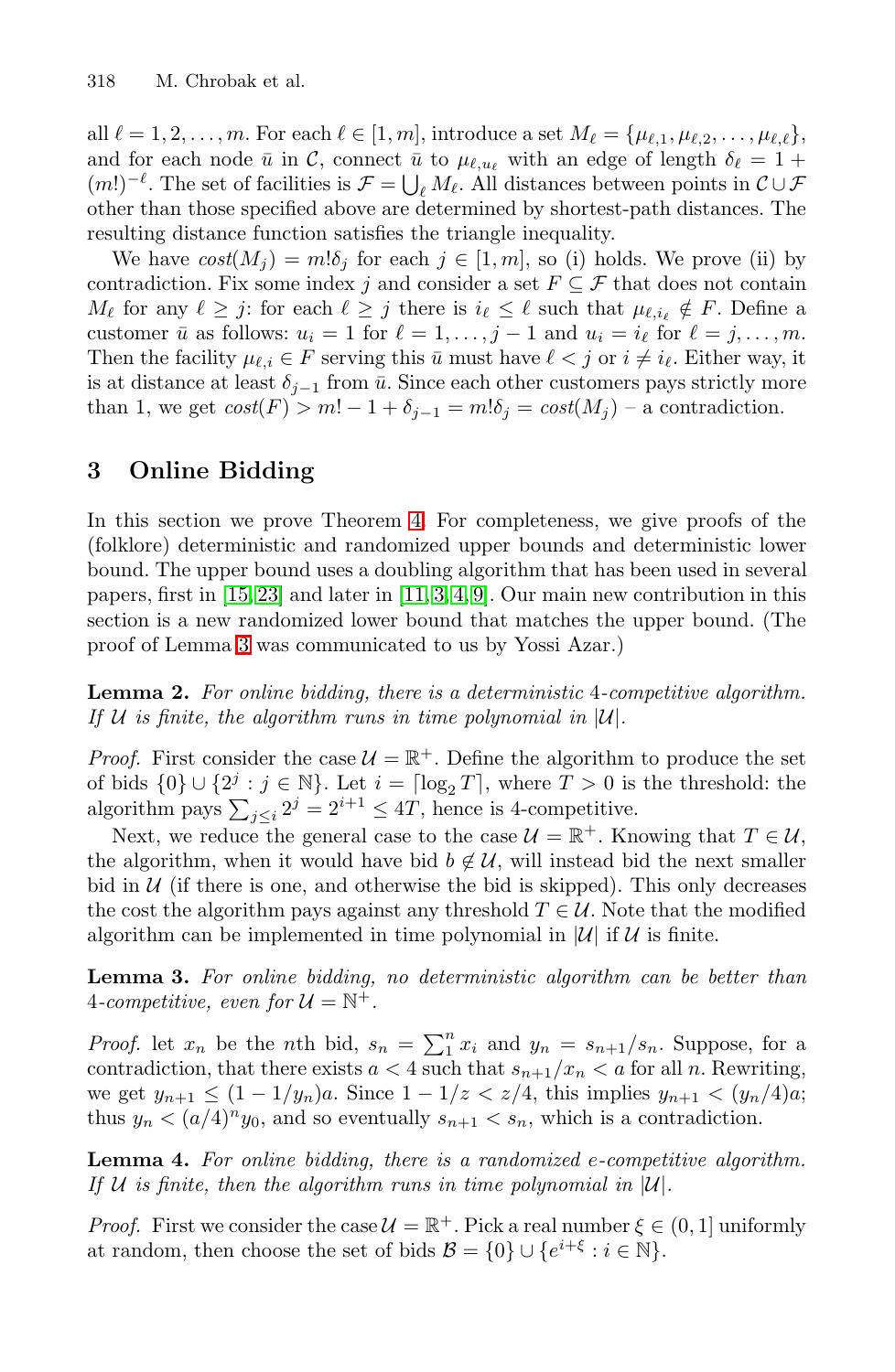<span id="page-8-1"></span>For the analysis, let random variable  $b$  be the largest bid paid by the algorithm against threshold  $T > 0$ . The total paid by the algorithm is less than  $\sum_{i=0}^{\infty} be^{-i} =$  $be/(e-1)$ . Since  $b/T$  is distributed like  $e^{\xi}$  where  $\xi$  is distributed uniformly in [0, 1), the expectation of b is  $T \int_0^1 e^z dz = T(e-1)$ . Thus, the expected total payment is  $eT$ , and the algorithm is  $e$ -competitive.

The general case reduces to the case  $\mathcal{U} = \mathbb{R}^+$  just as in the proof of Lemma 2.

**Lemma 5.** Fix any  $n \in \mathbb{N}^+$ . Suppose  $\mu : [n] \to \mathbb{R}^+$  and  $\pi : [n] \to \mathbb{R}^+$  satisfy

<span id="page-8-0"></span>
$$
\sum_{T=t}^{n} \frac{1}{T} \pi(T) \ge \frac{1}{b} \sum_{T=t}^{b} \mu(T) \quad (\forall b, t : 1 \le t \le b \le n). \tag{4}
$$

For online bidding with  $\mathcal{U} = [n]$ , there is no randomized algorithm with competitive ratio better than  $\sum_{T=1}^n \mu(T) / \sum_{T=1}^n \pi(T)$ .

*Proof.* Consider a random set  $\beta$  of bids generated by any  $\beta$ -competitive randomized algorithm when  $\mathcal{U} = [n]$ . Without loss of generality, the maximum bid in  $\mathcal{B}$  is  $n$ .

Let  $\mathcal{B} = \{b_1, b_2, \ldots, b_m = n\}$  be the ordered sequence of bids in  $\mathcal{B}$ . Consider the sequence of intervals  $([1, b_1], [b_1 + 1, b_2], [b_2 + 1, b_3], \ldots, [b_{m-1} + 1, b_m])$ , which exactly covers the points  $1, 2, \ldots, n$ . Let  $x(t, b)$  denote the probability (over all random  $\mathcal{B}$ ) that  $[t, b]$  is one of these intervals. The algorithm pays bid b against threshold T if and only if, for some integer  $t \leq T$ ,  $[t, b]$  is one of these intervals. Thus, for any threshold T and bid b,  $\sum_{t=1}^{T} x(t, b)$  is the probability that bid b is made against threshold  $T$ . (We will use this below.)

We claim that  $\beta$ , x form a feasible solution to the following linear program  $(LP)$ :

$$
\text{minimize}_{\beta,x} \ \beta \quad \text{subject to} \quad \left\{ \begin{aligned} \beta - \sum_{b=1}^{n} \frac{b}{T} \sum_{t=1}^{T} x(t,b) \ge 0 \ (\forall T \in [n]) \\ \sum_{b=T}^{n} \sum_{t=1}^{T} x(t,b) \ge 1 \ (\forall T \in [n]) \\ x(t,b) \ge 0 \ (\forall t,b \in [n]). \end{aligned} \right.
$$

The first constraint is met because, for any threshold  $T$ ,  $\sum_{t \leq T,b} b x(t, b)$  is the expected sum of the bids made by the algorithm if T is the threshold. This is at most  $\beta T$  because the algorithm has competitive ratio  $\beta$ . The second constraint is met because for any threshold  $T$ , the algorithm must have at least one bid above the threshold, hence at least one [t, b] with  $t \leq T \leq b$ .

Thus, the value of this linear program (LP) is a lower bound on the optimal competitive ratio of the randomized algorithm. To get a lower bound on the value of (LP), we use the dual (DLP) (where the dual variables  $\mu(T)$  correspond to the first set of constraints and  $\pi(T)$  to the second set of constraints):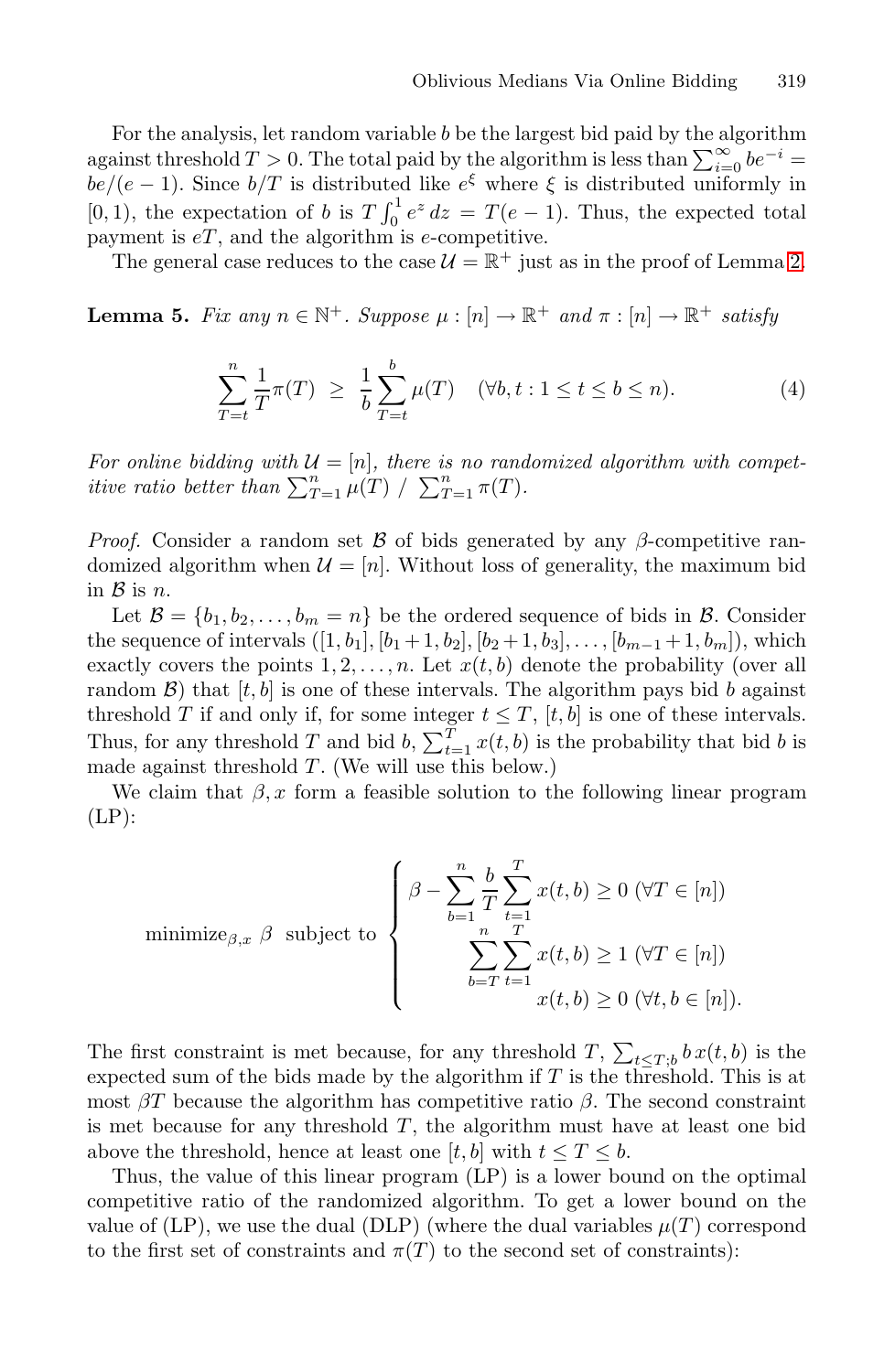$$
\text{maximize}_{\mu,\pi} \sum_{T=1}^{n} \mu(T) \quad \text{subject to} \quad \left\{ \begin{aligned} \sum_{T=1}^{n} \pi(T) &\leq 1 \\ \sum_{T=t}^{b} \mu(T) & - \sum_{T=t}^{n} \frac{b}{T} \pi(T) &\leq 0 \ (\forall t, b \in [n]) \\ \mu(T), \pi(T) &\geq 0 \ (\forall T \in [n]). \end{aligned} \right.
$$

<span id="page-9-0"></span>Now, given any  $\mu$  and  $\pi$  meeting the condition of the lemma, if we scale  $\mu$ and  $\pi$  by dividing by  $\sum_{T}$ and  $\pi$  by dividing by  $\sum_T \pi(T)$ , we get a feasible dual solution whose value is  $\sum_T \mu(T) / \sum_T \pi(T)$ . Since the value of any feasible dual solution is a lower bound on the value of any feasible solut[ion](#page-8-0) to the primal, it follows that the competitive ratio  $\beta$  of the randomized algorithm is at least  $\sum_T \mu(T) / \sum_T \pi(T)$ .

**Lemma 6.** There exists  $\mu : [n] \to \mathbb{R}^+$  and  $\pi : [n] \to \mathbb{R}^+$  satisfying Condition (4) of Lemma 5 and such that  $\sum_{T} \mu(T) / \sum_{T} \pi(T) \geq (1 - o(1))e$ .

*Proof.* Fix U arbitrarily large a[n](#page-8-0)d let  $n = [U^2 \log U]$ . Let  $\alpha > 0$  be a constant to be determined later: We will choose  $\alpha$  so that Condition (4) holds, and then show that the corresponding lower bound is  $e(1-o(1))$  as  $U \to \infty$ . Define

$$
\mu(T) = \begin{cases} \alpha/T & \text{if } U \leq T \leq U^2 \\ 0 & \text{otherwise} \end{cases} \quad \text{and} \quad \pi(T) = \begin{cases} 1/T & \text{if } U \leq T \leq U^2 \log U \\ 0 & \text{otherwise}. \end{cases}.
$$

If  $T \geq U^2$ , then the right-hand side of Condition (4) has value 0, so the condition holds trivially. On the other hand, since  $\pi(T)$  and  $\mu(T)$  are zero for  $T < U$ , if the condition holds for  $T = U$ , then it also holds for  $T < U$ . So, we need only verify the condition for T in the range  $U \leq T \leq U^2$ . The expression on the left-hand side of (4) then has value

$$
\sum_{T=t}^{U^2 \log U} \frac{1}{T^2} \ge \int_t^{1+U^2 \log U} \frac{1}{T^2} \, dT = \frac{1}{t} - \frac{1}{1+U^2 \log U} \ge \frac{1}{t} (1 - o(1)).
$$

In comparison, the expression on the right-hand side has value at most

$$
\max_{b \ge t} \frac{1}{b} \sum_{T=t}^{b} \frac{\alpha}{T} \le \alpha \max_{b \ge t} \frac{1}{b} \int_{t-1}^{b} \frac{1}{T} dT = \alpha \max_{b \ge t} \frac{1}{b} \ln \frac{b}{t-1} = \frac{\alpha}{e t (1 - o(1))}.
$$

(The second equation fo[llo](#page-7-0)[ws](#page-7-1) [by](#page-7-2) [c](#page-8-1)alcul[us](#page-9-0), for the maximum occurs when  $b =$  $e(t-1)$ .) Thus, Condition (4) is met for  $\alpha = (1 - o(1))e$ . Then, Lemma 5 gives a lower bound on the competitive ratio of

$$
\frac{\sum_{T} \mu(T)}{\sum_{T} \pi(T)} = \frac{\sum_{T=U}^{U^2} \alpha/T}{\sum_{T=U}^{U^2} \log U} = (1 - o(1)) \alpha \frac{\ln(U^2/U)}{\ln((U^2 \log U)/U)} = (1 - o(1))e.
$$

Theorem 4 follows directly from Lemmas 2, 3, 4, 5, and 6.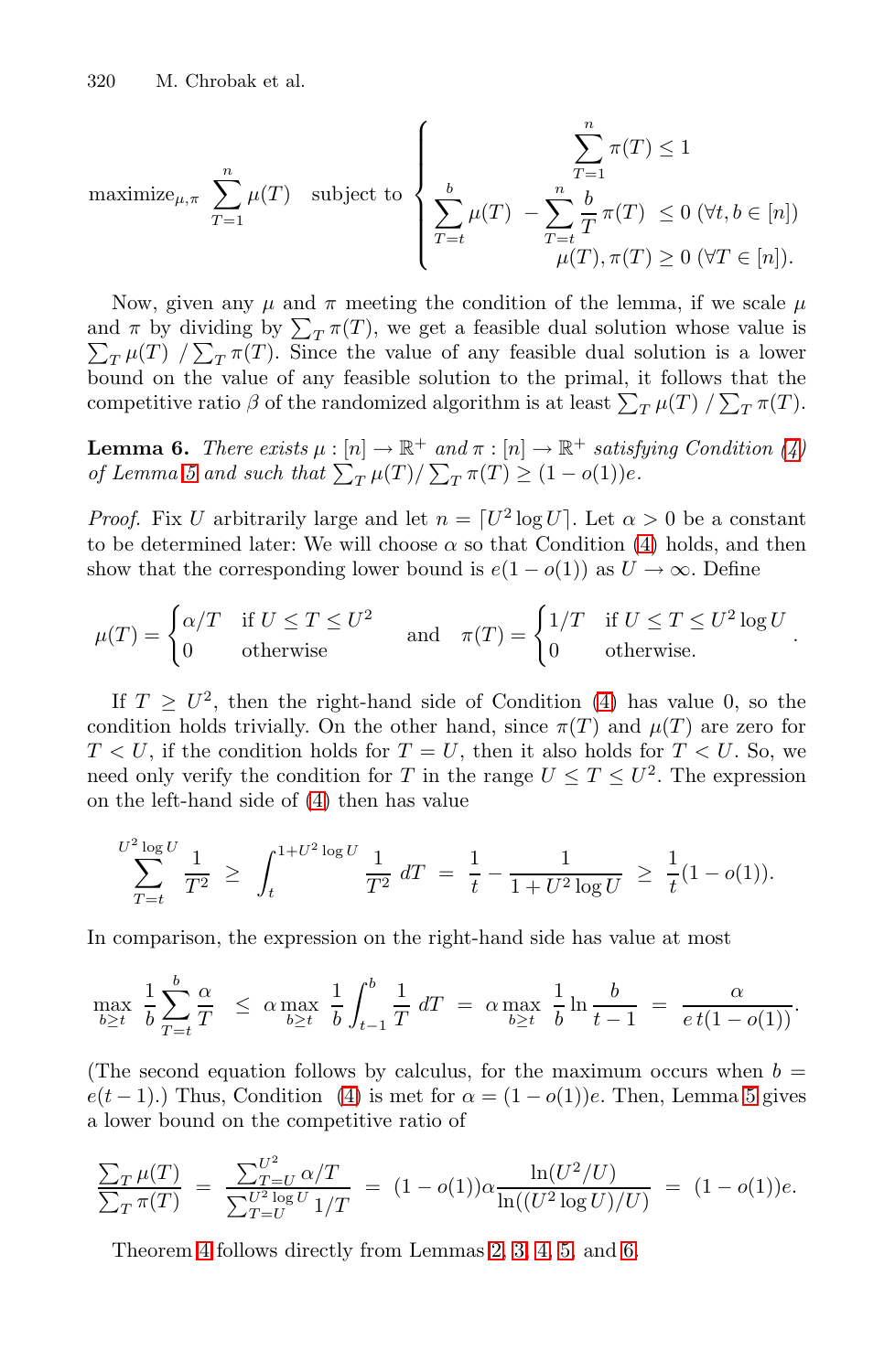### <span id="page-10-5"></span>**4 Oblivious Algorithms for** *kl***-Medians**

In this section we sketch the proof of Theorem 6. Formally, in the  $kl$ -median problem we need to compute two sets  $F_k \subseteq F_l$  with  $|F_k| = k$  and  $|F_l| = l$ , minimizing the competitive ratio  $R = \max \{ cost(F_k) / opt_k, cost(F_l) / opt_l \}.$ 

The lower bound is a slight refinement of the one in [22, 21]. The metric space contains l customers, where customers j is connected to facility  $g_i$  by an edge of length  $\delta = 1/l$ . All customers are also connected to a facility f with edges of length 1.

Let  $G = \{g_1, \ldots, g_l\}$ . Then G is the optimal *l*-median. We have  $cost(f) = l$ ,  $cost(G) = l\delta, cost(g_i) = \delta + (l - 1)(2 + \delta),$  and  $cost(G - g_i + f) = (l - 1)\delta + 1.$ So for  $\delta = 1/l$ , we get:

$$
\frac{\text{cost}(g_i)}{\text{cost}(f)} = 2 - 1/l \quad \text{and} \quad \frac{\text{cost}(G - g_i + f)}{\text{cost}(G)} = 2 - 1/l.
$$

The upper bound is achieved as follows. Let  $F$  and  $G$  denote, respectively, the optimum k-median and the optimum l-median. The algorithm choosese the better of two options: either (a)  $F_k = F$  and  $F_l = F \cup G - X$ , where  $X \subseteq G$ is a set of cardinality k that minimizes  $cost(F \cup G - X)$ , [or](#page-7-1) (b)  $F_k = Y$ , where  $Y \subseteq G$  is a set of cardinality k that minimizes  $cost(Y)$ , and  $F<sub>l</sub> = G$ .

<span id="page-10-4"></span><span id="page-10-1"></span>The competitive analysis of this algorithm is based on a probabilistic argument and will appear in the full version of this paper.

<span id="page-10-0"></span>Acknowledgments. We are grateful to anonymous referees for suggestions to improve the presentation. We also wish to thank Yossi Azar for pointing out references to previous work on online bidding and simplifying the proof of Lemma 3.

### <span id="page-10-7"></span><span id="page-10-6"></span>**References**

- 1. A. Archer, R. Rajagopalan, and D.B. Shmoys. Lagrangian relaxation for the kmedian problem: new insights and continuity properties. In Proc. 11th European Symp. on Algorithms (ESA), pages 31–42, 2003.
- <span id="page-10-3"></span>2. V. Arya, N. Garg, R. Khandekar, K. Munagala, and V. Pandit. Local search heuristic for k-median and facility location problems. In Proc. 33rd Symp. Theory of Computing (STOC), pages 21–29. ACM, 2001.
- <span id="page-10-2"></span>3. S. Chakrabarti, C.A. Phillips, A.S. Schulz, D.B. Shmoys, C. Stein, and J. Wein. Improved scheduling algorithms for minsum criteria. In Automata, Languages and Programming, pages 646–657, 1996.
- 4. M. Charikar, C. Chekuri, T. Feder, and R. Motwani. Incremental clustering and dynamic information retrieval. In Proc. 29th Symp. Theory of Computing (STOC), pages 626–635. ACM, 1997.
- 5. M. Charikar and S. Guha. Improved combinatorial algorithms for the facility location and k-median problems. In Proc. 40th Symp. Foundations of Computer Science (FOCS), pages 378–388. IEEE, 1999.
- 6. M. Charikar, S. Guha, E. Tardos, and D.B. Shmoys. A constant-factor approximation algorithm for the k-median problem. In Proc. 31st Symp. Theory of Computing (STOC), pages 1–10. ACM, 1999.